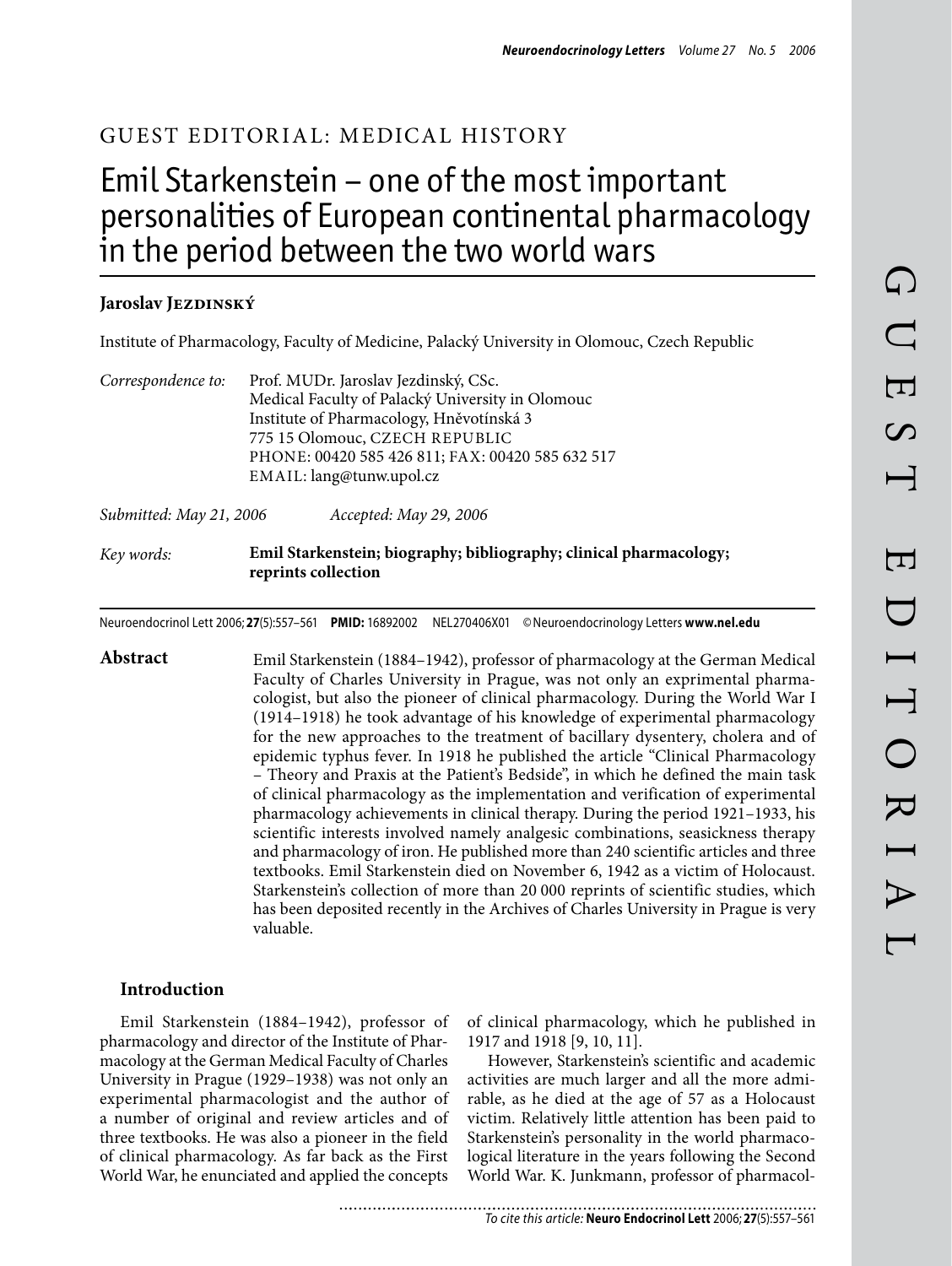ogy in Berlin published Starkenstein's obituary in 1946 [3]. Later on, three articles dealing with the personality of Emil Starkenstein were published by M. Matoušek [4, 5, 6], professor of the history of medicine in Olomouc (Czech Republic). In 1984, on the occasion of the 100th anniversary of Starkenstein's birth, a Finnish pharmacologist, Kari Senius, compiled an almost complete bibliography of Emil Starkenstein – a list of 243 articles, monographs, and textbooks published in the years 1907– 1942 [7]. Starkenstein's tragic fate also inspired Senius to a rendering in the form of a radio play *Guarantee* broadcast in Czech on May 31, 1989 by Prague Vltava station. The importance of Starkenstein in the history of clinical pharmacology was the topic of a short communication of J. Jezdinský and J. Jančíková in 1994 [2]. Another article dedicated to the 120<sup>th</sup> aniversary of Starkenstein's birth was published in Czech by J. Jezdinský in a local Czech medical journal Klinická farmakologie a farmacie [1]. In the opinion of the author the Starkenstein's personality deserves a more detailed international commemoration. This represents the purpose of this article.

## **1884–1909 (Undergraduate Studies)**

Emil Starkenstein was born on December 18, 1884 in Poběžovice (Ronsperg) near Domažlice (Taus) in southwestern Bohemia. He came from a German-Jewish family with a two-century tradition in the medical profession. After graduating from the German secondary school in Pilsen, he studied medicine at the German Medical Faculty of Charles University in Prague (1903–1909). During his studies, he volunteered at the Institute of Pharmacology of this medical faculty. His teacher there was the then head of the Institute Professor Julius Pohl M.D. In his student years, Starkenstein published at least ten experimental studies [7] dealing with the pharmacology of methylxanthins, metabolism of inositol, and with electrocardiographically documented arrhythmias induced in animals by glyoxalic acid. Starkenstein's lecture, published in a periodical focused on natural sciences *Lotos* (1909) entitled "Vivisection and its opponents" is quite interesting. The readers are informed here that societies calling for a ban on animal experiments at universities operated in Germany, Austria, and Switzerland as early as the 1850s.

## **1910–1914 (Postgradual Studies)**

After his graduation in 1909, Emil Starkenstein continued to work at the Institute of Pharmacology as an assistant lecturer. During his years as an assistant, Starkenstein completed his knowledge of botany and of physical chemistry by external studies at the German Faculty of Philosophy (1911–1912), and spent his two summer vacations (1911 and 1913) as a substitute physician aboard of steamers of the Austrian Lloyd Shipping Company. On this occasion, he was introduced to seasickness, which later became one of his major research topics.

In 1911, Professor Wilhelm Wiechowski was appointed the head of the German Institute of Pharmacology in Prague. In 1909, as a professor of pharmacology in Vienna, Wiechowski became famous thanks to his discovery of adsorption effectivity of animal charcoal. Starkenstein cooperated with Wiechowski in research on possible adsorption therapy of intoxications by various drugs and bacterial toxins. Together, they also demonstrated the strong antiinflammatory effect of a then novel uricosuric agent phenylcinchonic acid (Atophan) in experimental inflammation [8]. By 1913, Starkenstein published at least 44 scientific articles [5,7]. Thoroughly original – and among the very first enzymologic studies – were his articles on the role of diastase in the digestion of polysaccharides, dated 1910–1912 [7]. In 1913, Professor Wiechowski supported Starkenstein's habilitation in pharmacology and pharmacognosy. The habilitation thesis of Emil Starkenstein dealt with the pharmacology of adrenaline and the theme of his habilitation lecture was the upcoming problem of rational drug combinations.

#### **1914–1918 – The First World War (Clinical Pharmacology)**

Since the autumn of 1914, Emil Starkenstein, a thirtyyear old assistant professor of pharmacology, spent more than four years in the First World War as a physician and commanding officer of the Austrian field infection hospital in Radom (Poland). There, he was presented with an opportunity to make use of his knowledge of experimental pharmacology in the treatment of epidemic typhus fever, bacillary dysentery, and cholera.

When dealing with epidemic typhus fever, Starkenstein's attention turned to autopsy findings, evidencing inflammatory changes in brain and heart arteries resembling periarteritis nodosa. He supposed that the arterial permeability, increased by inflammation, would enable the penetration of hypothetical toxic substances from blood into the myocardial and cerebral tissue, resulting in secondary damage to the organs and in the patient's death. To prevent the increase of blood vessel permeability, he administered high doses of Atophan p.o. and of soluble calcium salts i.v. to patients in early stage of the disease. Thus, he managed to decrease the mortality rate of epidemic typhus patients from 16 percent to 2.5 percent [9].

In the treatment of initial stages of bacillary dysentery and cholera, Starkenstein managed to decrease substantially the period of severe diarrhea by administering high doses of animal charcoal (50–100 g per day), thereby preventing dehydration and resorption of bacterial toxins resulting in circulatory failure. Patients undergoing this therapy tended to recover quickly. The effect of this adsorption therapy could not be induced in the already full-blown stage of the disease [10].

Unfavorable war conditions did not prevent Starkenstein from continuous publishing his findings. Altogether, thirteen Starkenstein's publications dated 1915–1919 are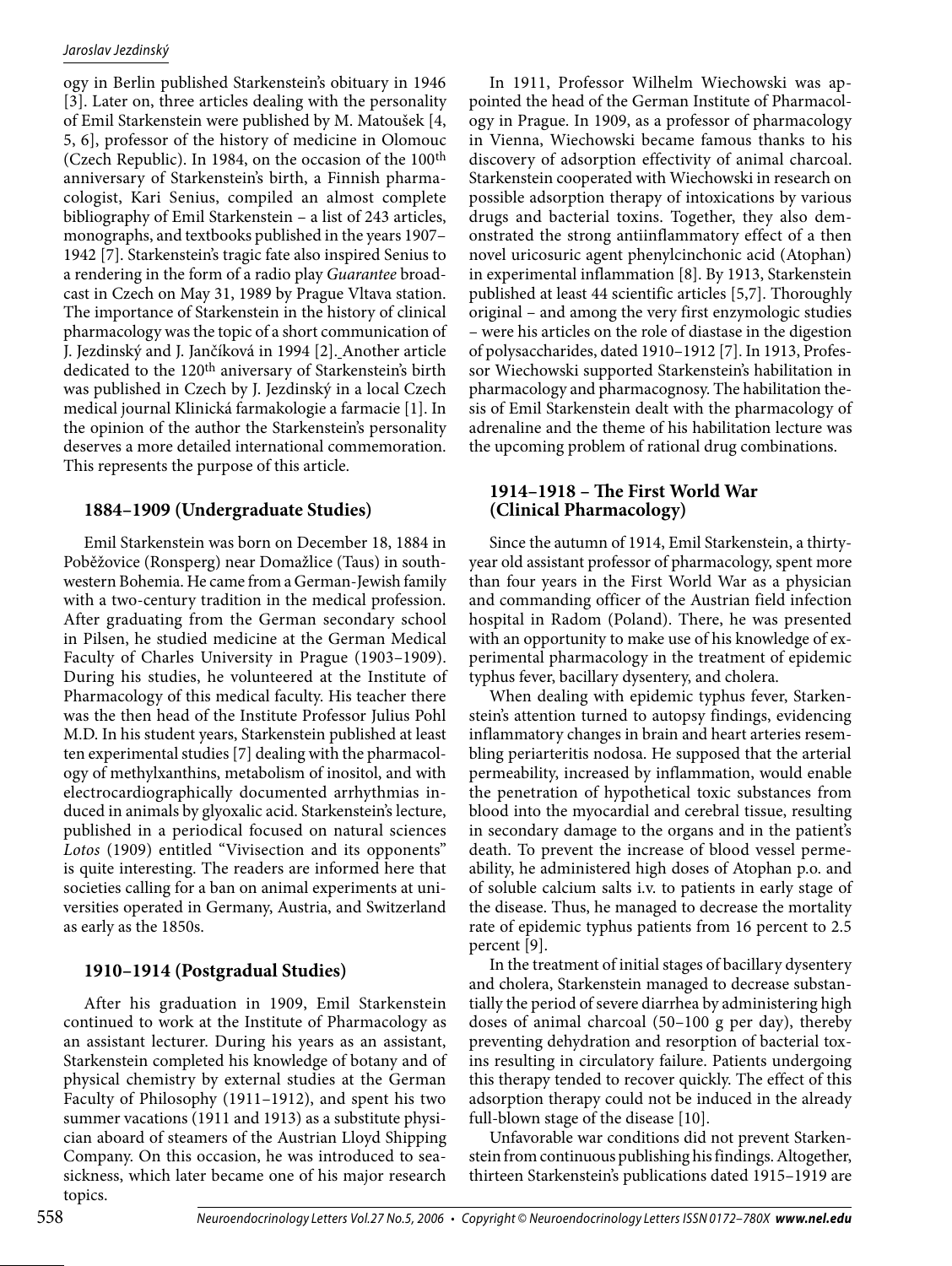registered [7]. In 1917, he published an article on the implementation of experimental pharmacology findings in the clinical practice [10]. His most important study written during the war was published in 1918 and entitled "Klinische Pharmakologie. Theorie und Praxis am Krankenbette" (Clinical Pharmacology – Theory and Practice at the patients bedside) [11]. Originally, it was a lecture with the same title, delivered at a meeting of Austrian field physicians in Lublin (Poland) on March 16, 1918. Starkenstein considered clinical pharmacology a perspective branch of medicine, contributing to the development of new rational ways of medical treatment, based on scientific findings of experimental pharmacology. He defined the main role of clinical pharmacology as the transfer and verification of experimental pharmacological research results in clinical practice.

## **1919–1934 (Collaboration with the Pharmaceutical Industry)**

Upon returning from the war, Emil Starkenstein resumed his work at the Institute of Pharmacology in Prague. In 1920, he was appointed associate professor, and in 1929, after the death of Professor Wiechowski, he took charge of the institute as full professor of pharmacology and pharmacognosy.

At first, Starkenstein pursued the search of an optimal analgesic combination of two drugs that would join decreased toxicity with increased final analgesic effect. His experiments resulted in proposing of an additive compound of two molecules of aminophenazone with one molecule of diethylbarbituric acid [12]. Commercial production of this compound as a novel analgesic agent with the brand name *VERAMON* launched in 1922 by a German pharmaceutical company Schering-Kahlbaum A.G. Berlin [13]. At that time, Veramon came to be one of the most preferred analgesic drugs in Central Europe. And it started a prolific and mutually advantageous collaboration between Starkenstein and Schering-Kahlbaum, which lasted for almost twelve years.

Another medication manufactured under the name *VASANO* (va sano = travel sound) and intended for the prevention and treatment of seasickness, was devised by E. Starkenstein in 1927 [14, 15]. It was a combination of camphoric acid salts of anticholinergic agents l-hyoscyamine and l-scopolamine in the ratio of 4:1. Vasano was produced in the form of tablets, suppositories, and injections containing 0.5 mg, 1 mg or 0.25 mg of camphoric acid salts of the above given alkaloids. When developing Vasano, Starkenstein exploited the findings of Příbram and Fischer published simultaneusly in the year 1913. They both evidenced of a certain but unstable therapeutical effectiveness of atropine injections in the treatment of seasickness. Starkenstein speculated about the inability of atropine to prevent vomiting in seasickness effectively due to the presumption that its peripheral vagolytic effect was suppressed by its central stimulation of the emetic center. He supposed that the

central suppressing effect of scopolamine would antagonize the unwanted central stimulating effect of atropine or of l-hyoscyamine. Atropine is a racemate representing a mixture of l-hyoscyamine and d-hyoscyamine, in which only the l-form is effective. Therefore, he used pure l-hyoscyamine only. A marked antiemetic effect of Vasano was evidenced experimentally in dogs with apomorphine-induced vomiting. The effectiveness of Vasano in seasickness prevention and treatment was verified by Starkenstein himself for the first time in 1926 in a group of European physiologists and pharmacologists on board of a steamer during the journey to Stockholm where the Twelfth World Congress of Physiology was held. The criterion for effectiveness of the medication in that pilot study was the number of participants taking breakfast in the canteen [15]. Vasano was later proved to be very effective also in the treatment and prevention of other kinetoses. At least two priorities can be attributed to Starkenstein in relation with Vasano: (1) introduction of scopolamine in the treatment of seasickness, and (2) probably the very first therapeutical use of an active enantiomer (l-hyoscyamine) replacing a racemate (atropine). Moreover, the camphoric acid salts of l-hyoscyamine and of scopolamine were not used before and even later at any other occasion. Starkenstein finished this chapter of his research activities in 1932 by publishing an extensive review on seasickness [16].

At that time, Starkenstein was already concerned with the pharmacology of iron. The aim of his research was to evaluate iron compounds useful in the treatment of sideropenic anemia. He discovered that only inorganic compounds of bivalent iron are appropriate; and considered as optimal iron dichloride in stabilized form of tablets. The company Schering-Kahlbaum started to manufacture the drug under the brand name of FER-ROSTABIL in 1933 [17]. At least 22 articles covering the topic of iron pharmacology were published by E. Starkenstein in the period between 1926 and 1934 [7]. The last one was a voluminous review "Eisen", dated 1934 [18].

FERROSTABIL was the last result of twelve-year cooperation between Starkenstein and the company Schering-Kahlbaum A.G. Berlin, that ended in 1933 [17]. It was the year of Hitler's ascent to power in Germany, followed by the promulgation of the Nuremberg laws shortly thereafter.

## **1930–1938 (Academic Activities)**

Early in the 1930s, professor Starkenstein was a highly respected personality. He was elected dean of the German Medical Faculty of Charles University in the academic year 1931–1932 and vice-dean in the following year. As vice-dean, he wrote an open letter to the Czechoslovak president, T. G. Masaryk, entitled "Hochschulen und Sparsystem" (Universities and the Austerity Measures). In it, he called attention to the critical condition of Czechoslovak universities, caused by government auster-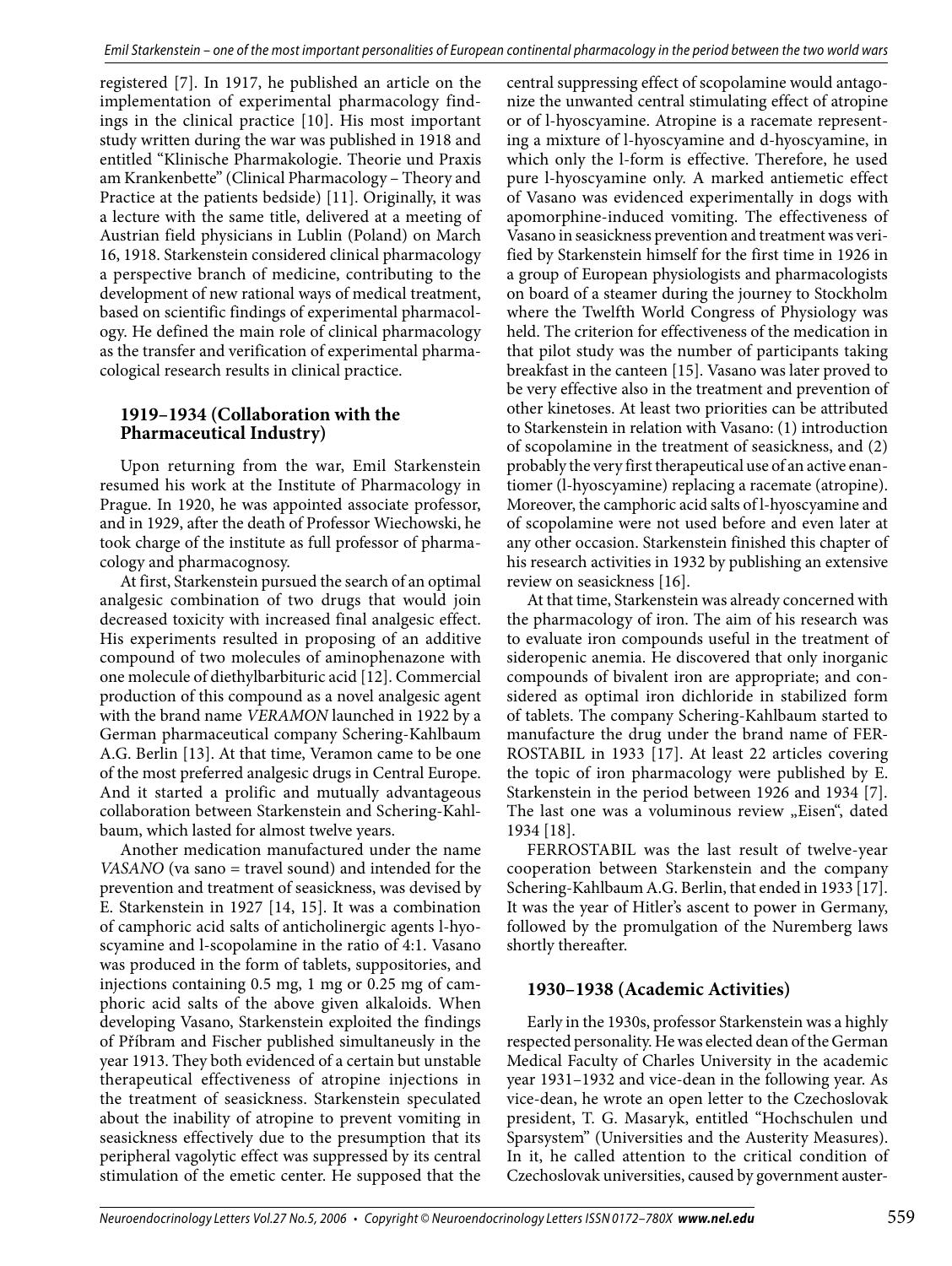#### *Jaroslav Jezdinský*

ity measures. Starkenstein dealt also with the reform of studies of pharmacy in Czechoslovakia, at that time lasting two years only. This was the topic of a number of his lectures and of several articles in periodicals published by the associations of German and of Czech pharmacists in Czechoslovakia in the years 1930–1934. Almost all Starkensten's articles were published in German. He published in Czech only exceptionally, a text translated from German.

As a university lecturer, Starkenstein wrote three textbooks. As early as 1914, he published a textbook for physicians, in cooperation with Dr. Skutetzky "Novel drugs and pharmacological principles of their use in medical practice". In 1929, he wrote, together with J. Pohl and E. Rost, a textbook of toxicology for physicians, health care officials and medical students [7]. The information of Starkenstein's authorship of a textbook of clinical pharmacology, allegedly written in 1928 in cooperation with Hugo Příbram, a professor of internal medicine in Prague, is erroneous. This information was published by Professor Matoušek [5] and was based on the list of Starkenstein's publications dated 1928 and stored in Archives of Charles University in Prague. Apparently, the list was written by Starkenstein himself for his professorial appointment. The list reads: "Klinische Pharmakologie – mit Hugo Přibram – in Vorbereitung", i.e. under preparation. It relates to an intention, which, unfortunately, was never realized. In 1938, Starkenstein published his educational life work – Lehrbuch der Pharmakologie, Toxikologie und Arzneimittelverordnung (Textbook of Pharmacology, Toxicology and Drug Prescription). The Leipzig publisher F. Deuticke published this German textbook. At the time of its origin, it was highly appreciated by both German and Czech medical students who used it even in the post-war years.

#### **1938–1942 (Persecution, Emigration and Imprisonment)**

In 1938, the drift to unfortunate events in Starkenstein's life accelerated rapidly. In autumn, the Nazi activities at the German university in Prague intensified and German students started to boycott and disturb Starkenstein's lectures. Starkenstein was forced to apply for a discharge from lecturing, and to resign his post as director of the institute. After the occupation of Czechoslovakia in March 1939, he was denied access to the German university in full. At the age of 54, he had to retire and attempted to leave the country. At that time, his son Walter was already missing. It is assumed that he illegally crossed the border to Poland and his fate has never been fully ascertained. In the spring of 1939, Starkenstein, with his wife and daughter, Magda, obtained a permit to emigrate to Holland. In Amsterdam, he promptly began to work as a pharmacologist in a research laboratory of the pharmaceutical company Amsterdamsche Chininenfabriek, and he stayed there for almost two years. Even then he published at least eleven articles, above all dealing with the pharmacology of quinine and quinine-related alkaloids [6,7]. In 1940, Holland was occupied by German troops and in the autumn of 1941, Starkenstein was arrested by German secret police. After imprisonment in Prague and in Terezín (Theresienstadt) he was transported to the concentration camp Mauthausen in October 1942, where he died on 6 November, 1942.

# **Starkenstein's Reprint Collection**

Professor Starkenstein moved to Holland his extensive collection of reprints of scientific studies covering various branches of medicine, biochemistry and natural sciences, compiled continuously since his undergraduate years. The collection, consisting of more than 20,000 items, his own works included, served him as the primary source of information. Shortly after the end of the World War II, his wife who lived in Holland, donated the collection to the Czechoslovak state. It was left in trust with Palacký University in Olomouc and deposited at the Institute of Pharmacology of Medical Faculty until 2002.

Original articles from Starkenstein's collection were studied by Professor Matoušek, and they also served as the major source of information for the author of the present article. In 2002, this precious legacy of Emil Starkenstein was deposited at the place most appropriate to its origin – the Archives of Charles University in Prague. At present, the collection is being catalogued in order to enable access to precious sources of information to researchers and other interested individuals .

## **Conclusion**

In 1961, in his lecture on the history of pharmacology, a British professor of pharmacology, J. H. Gaddum, described Emil Starkenstein as "the most important personality of the European continental pharmacology between the two World Wars" [7]. My article aims to support the accuracy of Gaddum's claim.

## **Acknowledgements:**

The author would like to thank to Professor Helena Rašková M.D., D.Sc. for her continuous interest and support during preparation of this publication and to PhDr. Francis Raska, Ph.D. for his careful revision of the English manuscript.

The Study was supported in part by the Grant MSM 6198959216.